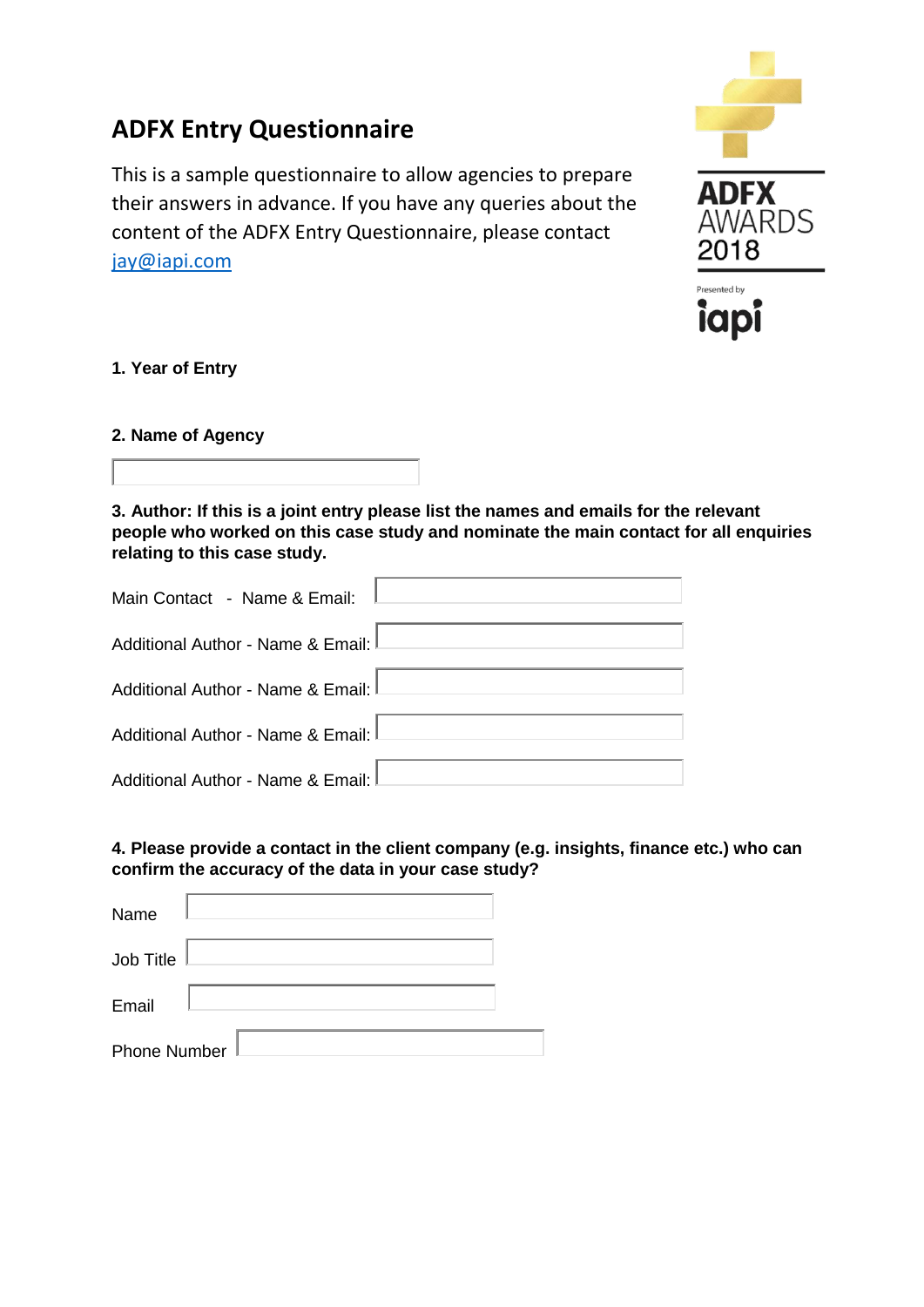# **5. Which category are you entering?**

- FMCG
- Pharmaceutical, Healthcare, Cosmetics & Toiletries
- Corporate, Finance & Services
- IT/Telecommunications & Digital
- Leisure, Media & Entertainment
- Electrical Consumer Goods
- Automotive
- Retail & Fashion
- Alcoholic Beverages
- Public Service, Social Welfare & Education
- Small Budget
- <sup>C</sup> New Launch
- Long Term Effectiveness

# **6. Market Type**

- Single Market (Republic of Ireland)
- $\Box$ Multi-market
- П Irish Owned Co.
- $\Box$ Multinational

# Bottom of Form

### **7. Paper Details**

| <b>Case Title</b> |  |
|-------------------|--|
| <b>Brand Name</b> |  |
| Client            |  |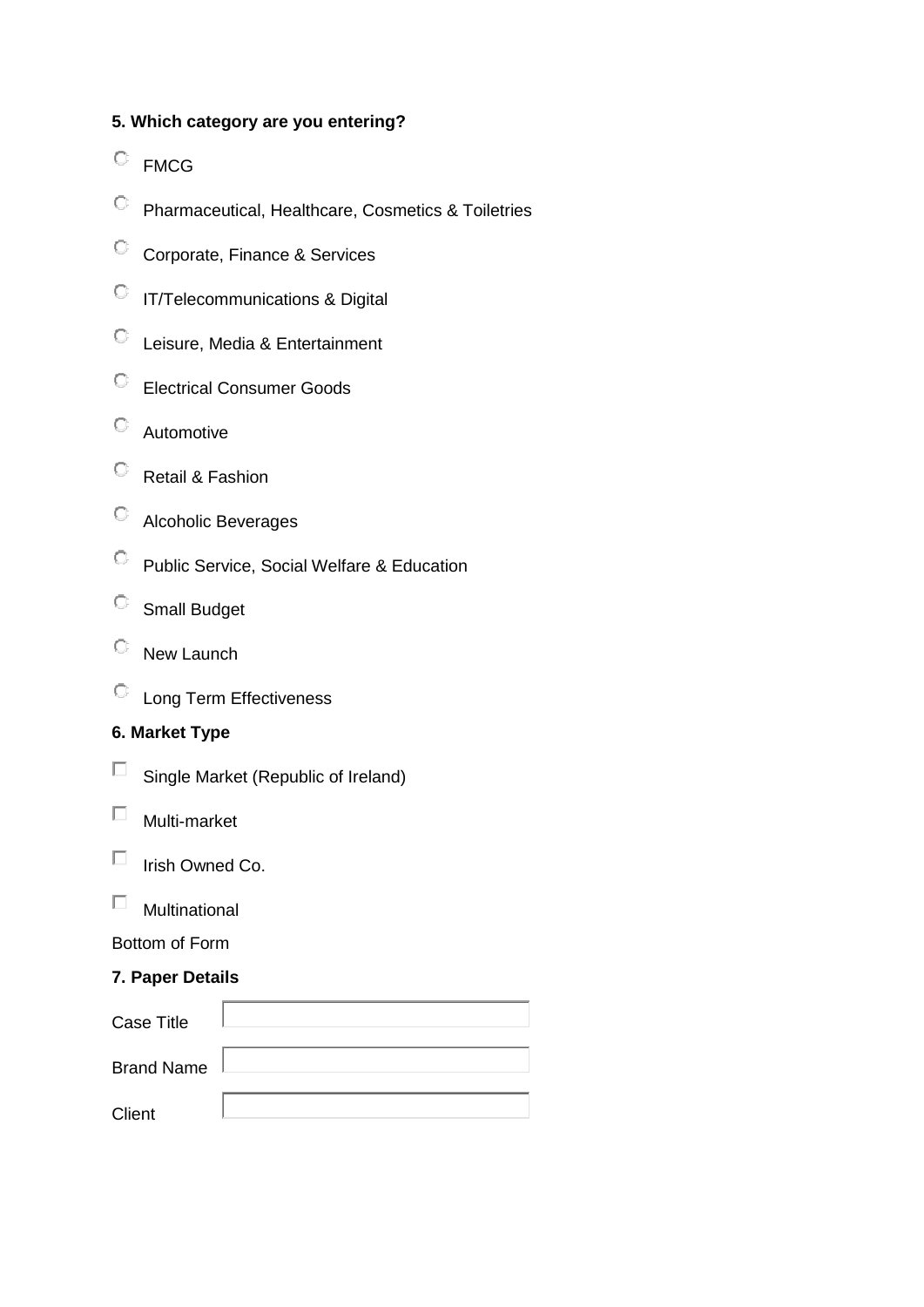### **8. Campaign Length**

| Start date (month/year)                                          |  |
|------------------------------------------------------------------|--|
| Finish date (month/year) $\mathsf{\mathsf{\mathsf{\mathsf{L}}}}$ |  |

### **9. Overall, would you say your campaign is:**

Short Term (6 months or less)

Long Term (more than 6 months)

# **10. Campaign Type**

Direct Response (The customer can reply to show interest in a product or service, by filling a form, phoning a number, sending an email)

Brand Campaign (The goals of a branding advertising campaign are to favourably develop brand image and awareness.)

Brand Response (The purpose of all activity is to drive response (both short and longer term) while building the brand).

# **11. What was the brand's average market share before the start of the campaign you are evaluating?**

| % Share of market value  |  |
|--------------------------|--|
| % Share of market volume |  |
| Don't know               |  |

#### **12. What was the brands average market share after the campaign?**

| % Share of market value  |  |
|--------------------------|--|
|                          |  |
| % Share of market volume |  |
|                          |  |
| Don't know               |  |
|                          |  |

H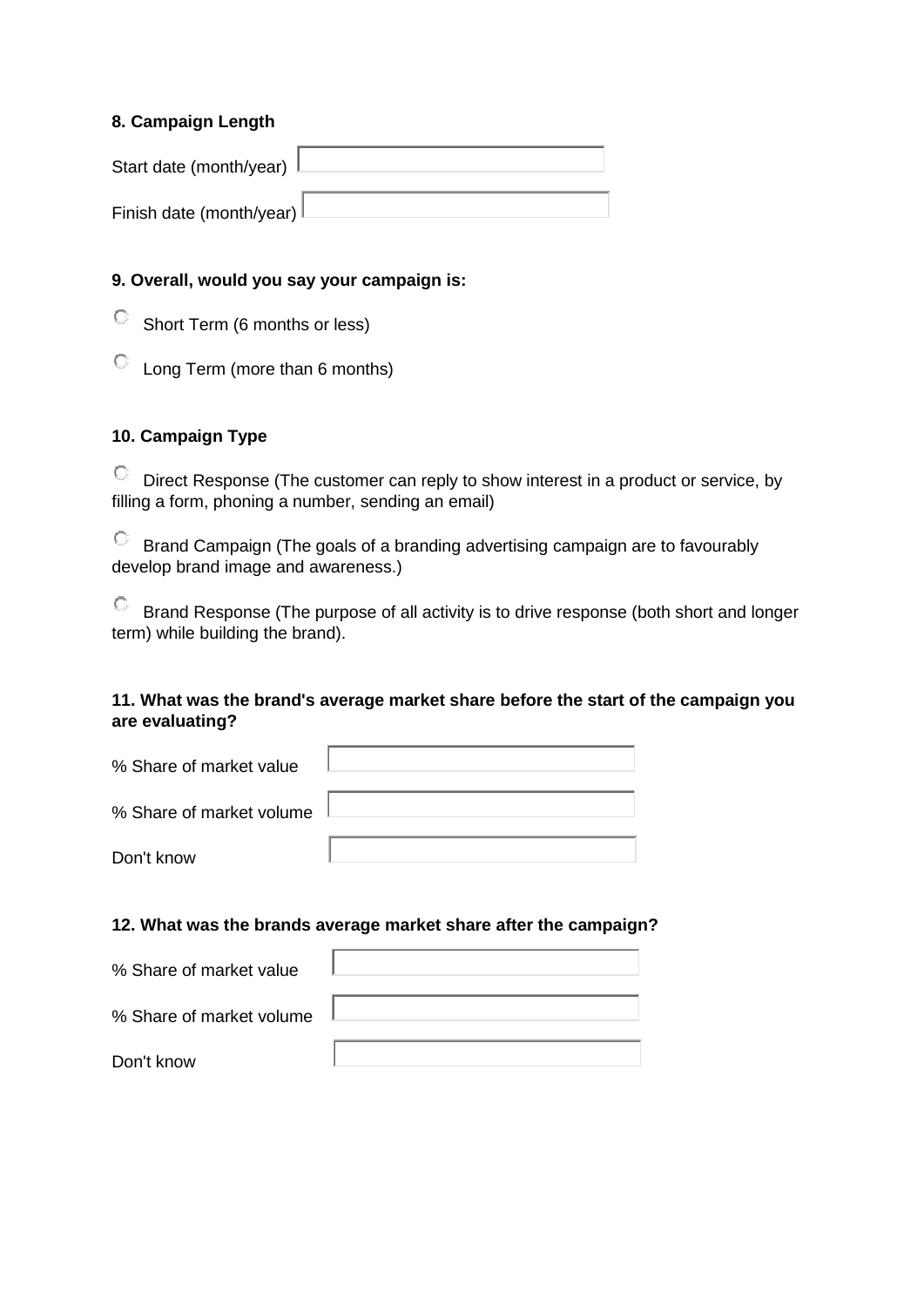### **13. Over the length of your campaign what was the change seen in:**

| % Share of market value  |  |
|--------------------------|--|
|                          |  |
| % Share of market volume |  |
|                          |  |
| Don't know               |  |

#### **14. Per month of campaign, what was the average change seen in:**

| % Share of market value  |  |
|--------------------------|--|
|                          |  |
| % Share of market volume |  |
|                          |  |
| Don't know               |  |
|                          |  |

# **15. What level of payback was achieved by the campaign you are evaluating? N.B. Include the level of time-frame for ROMI as well. (Please click here for more information on ROMI)**

| Return on Marketing investment (ROMI) |  |
|---------------------------------------|--|
| Other payback                         |  |

# **16. Which of the following pricing categories does the brand fall into?**

- Value (i.e. less than 90% of average price)
- $\mathbb{C}$ Mid-market (i.e. about average price
- $\mathbb{C}^-$ Premium (i.e. 20% or more than average price)
- $\heartsuit$  Not applicable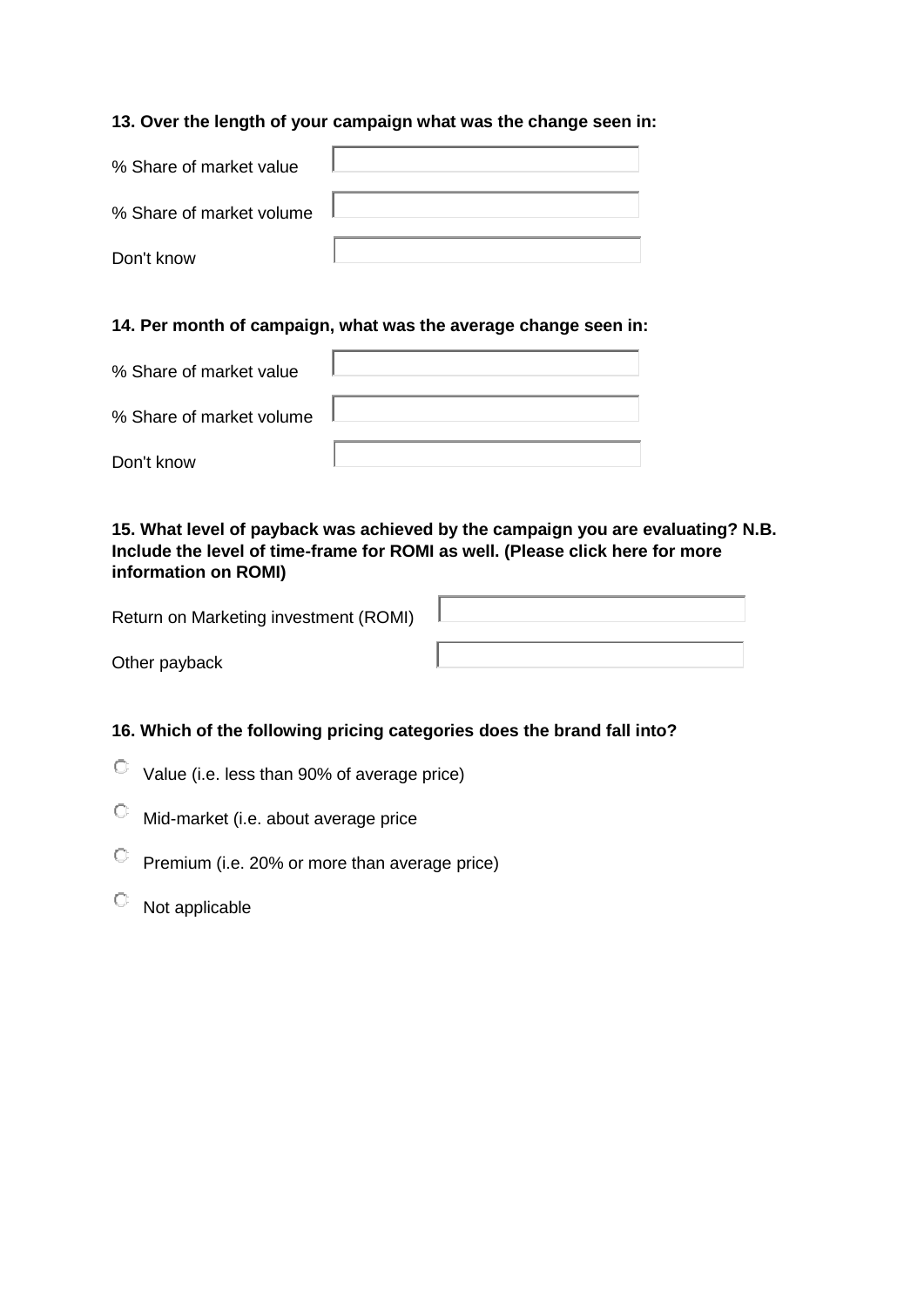# **17. Commercial Cases Only - Which of the following would you consider to be business objectives of the campaign?**

- П Sales value gain
- П Sales volume gain
- $\Box$ Profit gain
- П Market share gain
- $\Box$ Defend market share/arrest decline in market share
- $\Box$ Develop new market
- $\Box$ Revitalise existing market
- $\square$  Customer acquisition
- $\Box$  Customer loyalty share of customers total category purchasing of customer retention
- $\Box$ Support trade
- Drive web/social media traffic  $\Box$
- $\Box$ Reduction of price sensitivity
- П Change attitudes
- $\Box$ Other social political and not for profit aims
- $\Box$  Other (please specify)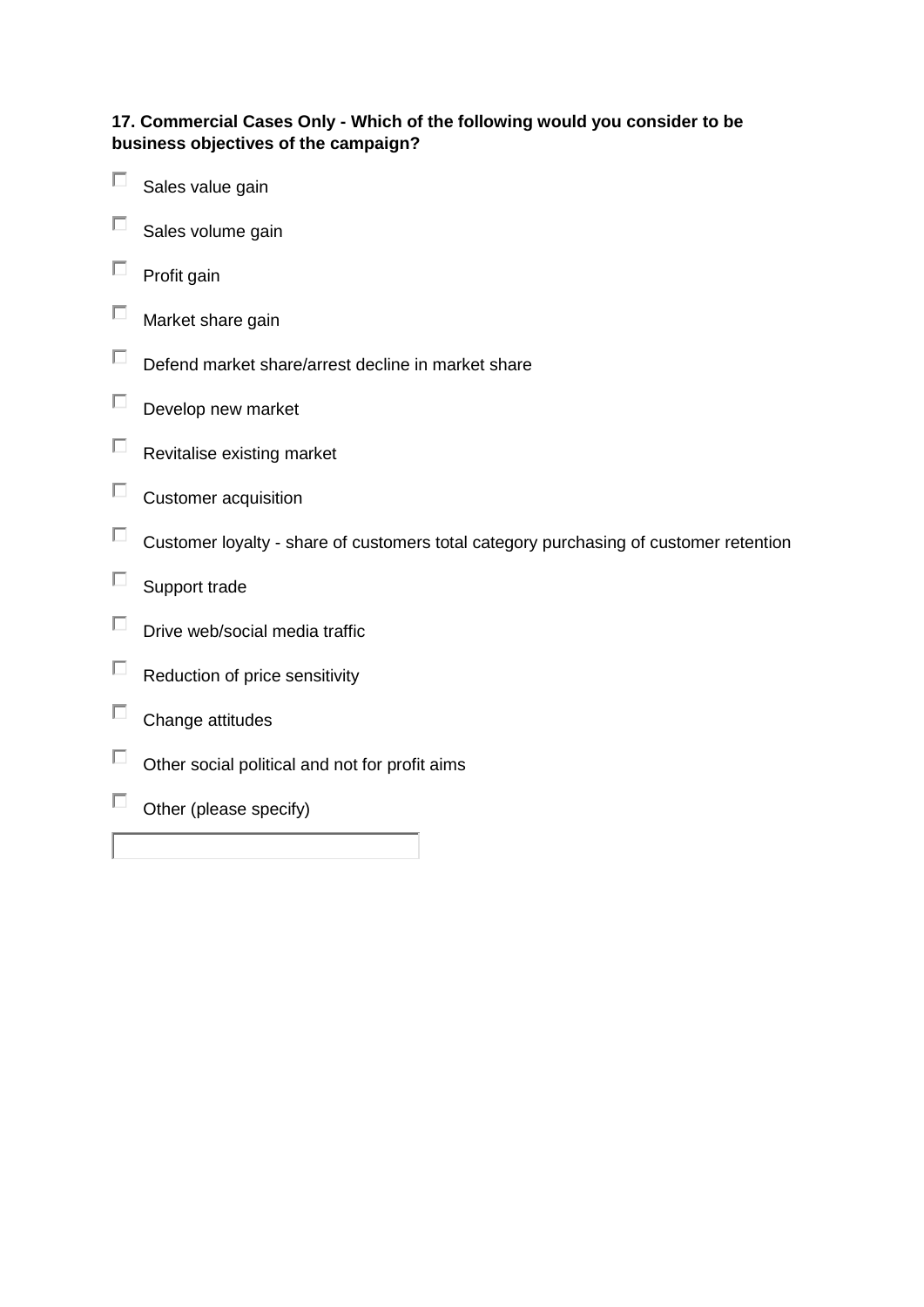**18. Below you will find a list of broad ways in which your campaign might have sought to change consumer behaviour, attitudes and beliefs. Please indicate which of these you would consider primary or secondary importance or not applicable**

|                                                                                                                               | Primary                                                                                                                                   | Secondary                                                                                                                                   | N/A                                                                                                                                      |
|-------------------------------------------------------------------------------------------------------------------------------|-------------------------------------------------------------------------------------------------------------------------------------------|---------------------------------------------------------------------------------------------------------------------------------------------|------------------------------------------------------------------------------------------------------------------------------------------|
| <b>Building brand</b><br>awareness/knowl<br>edge                                                                              | U<br><b>Building brand</b><br>awareness/knowledge<br>Primary                                                                              | O<br><b>Building brand</b><br>awareness/knowledge Se<br>condary                                                                             | O<br><b>Building brand</b><br>awareness/knowled<br>ge N/A                                                                                |
| Differentiation or<br>vitality setting the<br>brand apart                                                                     | Differentiation or<br>vitality setting the brand<br>apart Primary                                                                         | U<br>Differentiation or<br>vitality setting the brand<br>apart Secondary                                                                    | Differentiation or<br>vitality setting the<br>brand apart N/A                                                                            |
| Creating brand<br>values or user<br>imagery that<br>strengthens the<br>brands<br>relationship with<br>the consumer            | O<br><b>Creating brand</b><br>values or user imagery<br>that strengthens the<br>brands relationship with<br>the consumer Primary          | O<br>Creating brand values<br>or user imagery that<br>strengthens the brands<br>relationship with the<br>consumer Secondary                 | <b>Creating brand</b><br>values or user<br>imagery that<br>strengthens the<br>brands relationship<br>with the<br>consumer N/A            |
| Building the<br>salience/fame of<br>the brand getting<br>it talked about or<br>perceptions of its<br>strength or<br>authority | <b>Building the</b><br>salience/fame of the<br>brand getting it talked<br>about or perceptions of<br>its strength or<br>authority Primary | <b>Building the</b><br>salience/fame of the<br>brand getting it talked<br>about or perceptions of its<br>strength or<br>authority Secondary | <b>Building the</b><br>salience/fame of the<br>brand getting it<br>talked about or<br>perceptions of its<br>strength or<br>authority N/A |
| Building a belief<br>in the esteem<br>and perceived<br>quality of the<br>brand                                                | О<br>Building a belief in<br>the esteem and<br>perceived quality of the<br>brand Primary                                                  | Building a belief in the<br>esteem and perceived<br>quality of the<br>brand Secondary                                                       | Building a belief<br>in the esteem and<br>perceived quality of<br>the brand N/A                                                          |
| <b>Building</b><br>commitment to<br>the brand/a<br>feeling of<br>loyalty/brand<br>relevance                                   | <b>Building</b><br>commitment to the<br>brand/a feeling of<br>loyalty/brand<br>relevance Primary                                          | <b>Building commitment</b><br>to the brand/a feeling of<br>loyalty/brand<br>relevance Secondary                                             | <b>Building</b><br>commitment to the<br>brand/a feeling of<br>loyalty/brand<br>relevance N/A                                             |
| Building a sense<br>of trust or<br>security in the<br>brand                                                                   | $\circ$<br>Building a sense of<br>trust or security in the<br>brand Primary                                                               | O<br>Building a sense of<br>trust or security in the<br>brand Secondary                                                                     | O<br>Building a sense<br>of trust or security in<br>the brand N/A                                                                        |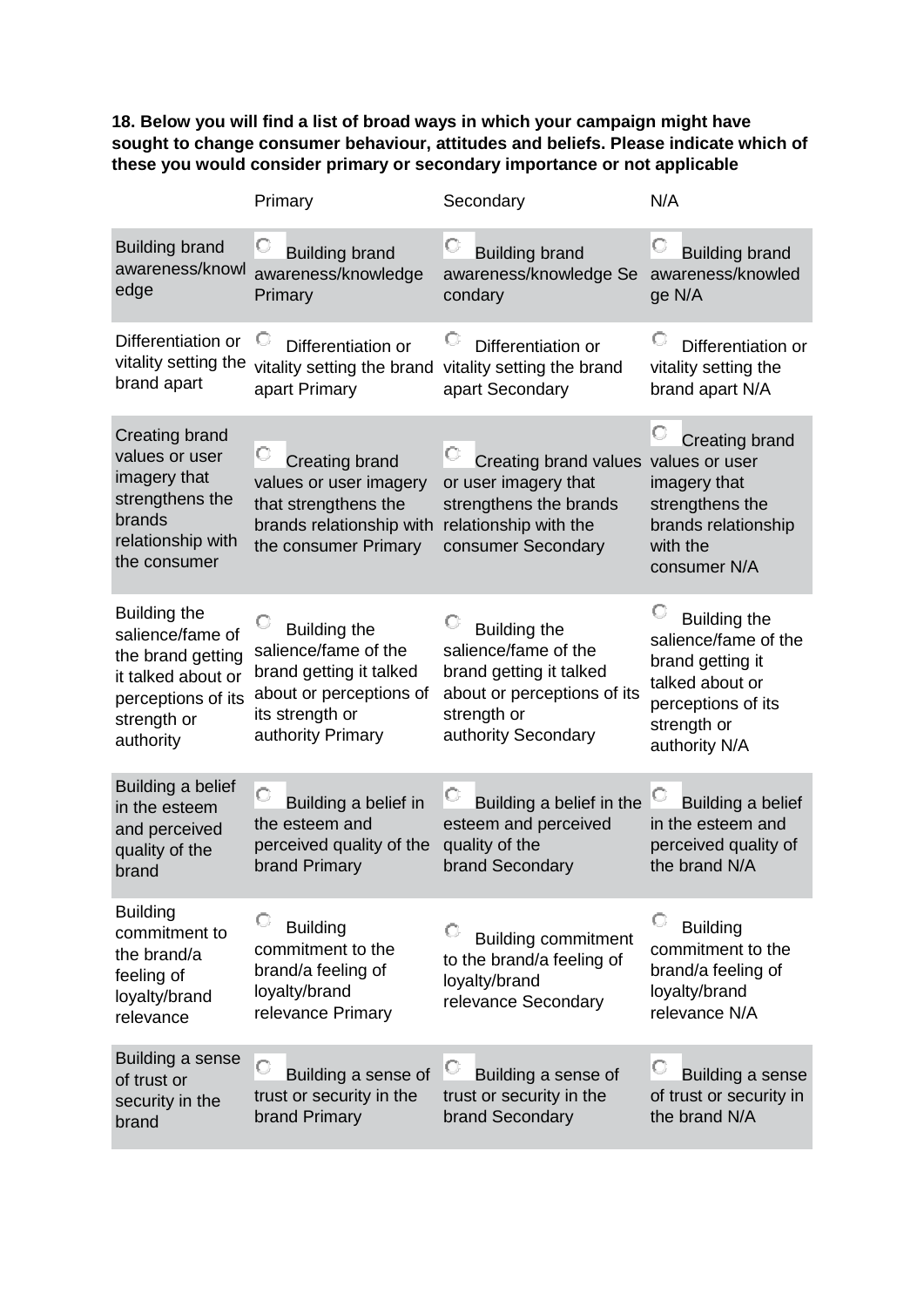|                                                                                                                                                                                                    | Primary                                                                                                                                                                                   | Secondary                                                                                                                                                                                     | N/A                                                                                                                                                                                       |
|----------------------------------------------------------------------------------------------------------------------------------------------------------------------------------------------------|-------------------------------------------------------------------------------------------------------------------------------------------------------------------------------------------|-----------------------------------------------------------------------------------------------------------------------------------------------------------------------------------------------|-------------------------------------------------------------------------------------------------------------------------------------------------------------------------------------------|
| <b>Directly</b><br>influencing short-<br>term behaviour<br>such as trial<br>website visits or<br>search click-<br>throughs or other<br>direct response<br>or overcoming<br>barriers to<br>purchase | Directly influencing<br>short-term behaviour<br>such as trial website<br>visits or search click-<br>throughs or other direct<br>response or<br>overcoming barriers to<br>purchase Primary | -0<br>Directly influencing<br>short-term behaviour such<br>as trial website visits or<br>search click-throughs or<br>other direct response or<br>overcoming barriers to<br>purchase Secondary | Directly<br>influencing short-<br>term behaviour such<br>as trial website visits<br>or search click-<br>throughs or other<br>direct response or<br>overcoming barriers<br>to purchase N/A |
| Other (please specify)                                                                                                                                                                             |                                                                                                                                                                                           |                                                                                                                                                                                               |                                                                                                                                                                                           |

**19. Did the planning for your campaign draw on insights derived from behavioural economics?**

- Yes
- $\overline{\circ}$  No

**20. What was the total marketing communications budget including production media and agency fees for the entire campaign(s) described in your paper? Please estimate if you do not have exact figure.**

Commercial Cases Only. Please do your best to answer this question! What was:

The category your brand competes with (narrow e.g. soft drinks OR broad e.g. health

promotion)

The MEDIA spend for your brand

The total MEDIA spend for your brands category over the same period

Your brands overall % share of voice over the evaluation period?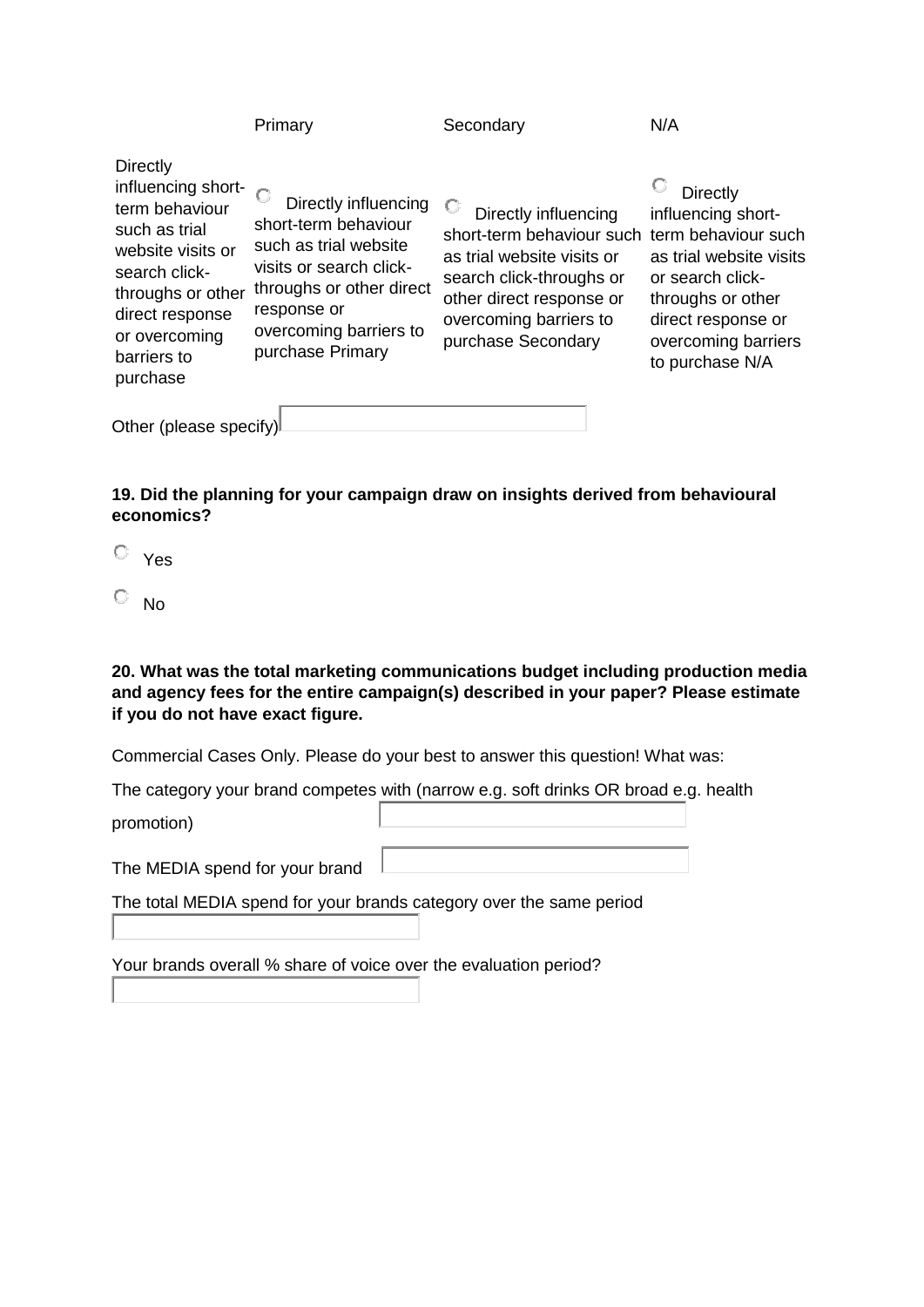| 21. Did you use the following media in your campaign? |  |  |  |  |  |  |  |
|-------------------------------------------------------|--|--|--|--|--|--|--|
|-------------------------------------------------------|--|--|--|--|--|--|--|

|   | <b>TV</b>              |
|---|------------------------|
| ш | Press                  |
| U | Outdoor                |
| ப | Radio                  |
| ப | Cinema                 |
| ப | Digital                |
|   | Other (please specify) |
|   |                        |

**22. Overall, how many media (see list above) did you use in your campaign?**



**Evaluation period (e.g. Jan 2017 - Oct 2017)**

**Over the campaign evaluation period what was**

- **the media spend of your brand**
- **the total category media spend and**
- **your brand share of voice in the following key media channels?**

**23. TV**

| Brand Spend $\epsilon$ |  |
|------------------------|--|
| Total Category Spend € |  |
| Brand Share of Voice % |  |

# **24. Press**

| Brand Spend $\epsilon$ |  |
|------------------------|--|
| Total Category Spend € |  |
| Brand Share of Voice % |  |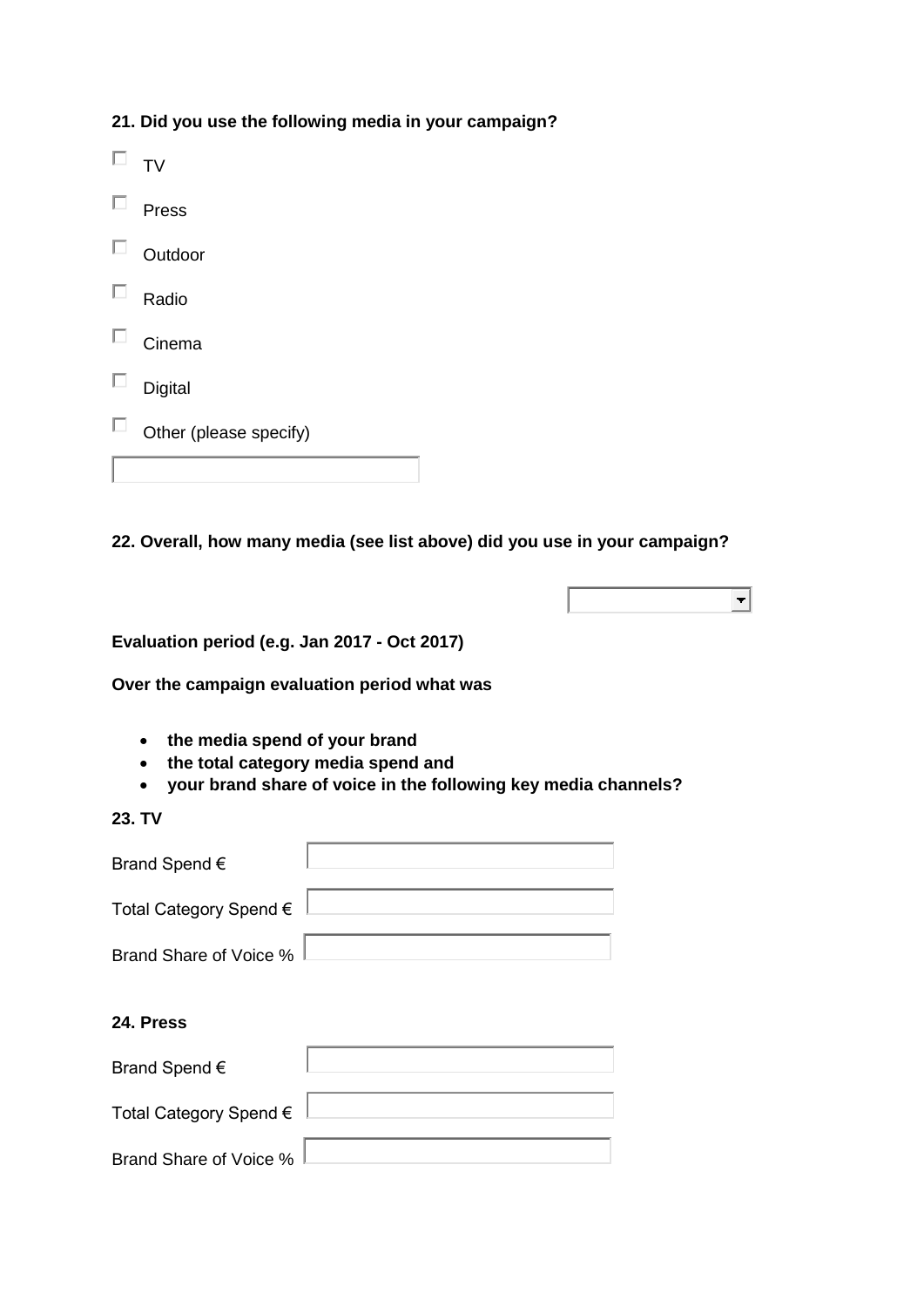# **25. Outdoor**

| Brand Spend $\epsilon$ |  |
|------------------------|--|
| Total Category Spend € |  |
| Brand Share of Voice % |  |

# **26. Radio**

| Brand Spend $\epsilon$   |  |
|--------------------------|--|
| Total Category Spend €   |  |
| Brand Share of Voice % L |  |

# **27. Cinema**

| Brand Spend $\epsilon$ |  |
|------------------------|--|
| Total Category Spend € |  |
| Brand Share of Voice % |  |

# **28. Digital**

| Brand Spend $\epsilon$ |  |
|------------------------|--|
| Total Category Spend € |  |
| Brand Share of Voice % |  |

# **29. Other**

| Brand Spend $\epsilon$ |  |
|------------------------|--|
| Total Category Spend € |  |
| Brand Share of Voice % |  |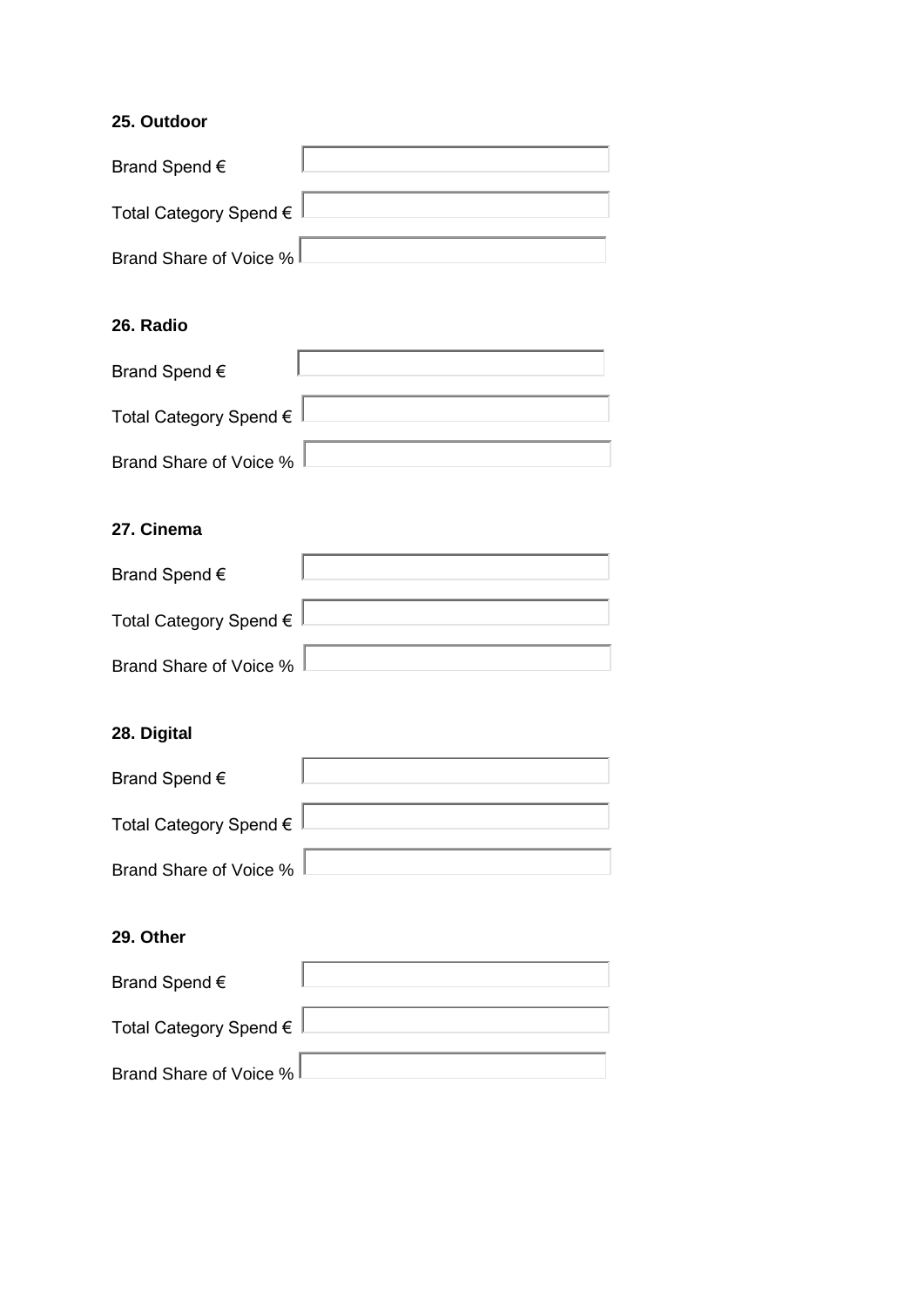# **30. What proportion of your overall campaign was accounted for by the following?**

Brand Building (%) Sales Activation (%) Total (100%)

# **31. Did the campaign that you have evaluated win any major creative advertising or media awards?**

Yes

 $\overline{\mathbb{C}}$  No

Don't know

**32. If yes, which of the following major creative advertising and media awards were won by the campaign you have evaluated? Please advise whether the awards were grand prix, gold, silver or bronze.**

|                                      | <b>Grand Prix</b>                                                     | Gold                                                    | Silver                                                         | <b>Bronze</b>                                             |
|--------------------------------------|-----------------------------------------------------------------------|---------------------------------------------------------|----------------------------------------------------------------|-----------------------------------------------------------|
| <b>ICAD</b>                          | O<br><b>ICAD Grand</b><br>Prix                                        | O<br><b>ICAD Gold</b>                                   | O<br><b>ICAD Silver</b>                                        | <b>ICAD Bronze</b>                                        |
| Media Awards                         | Media<br><b>Awards Grand</b><br>Prix                                  | Media<br><b>Awards Gold</b>                             | Media<br><b>Awards Silver</b>                                  | Media<br><b>Awards Bronze</b>                             |
| An Post Smart<br>Marketing<br>Awards | U<br>An Post Smart<br>Marketing<br><b>Awards Grand</b><br><b>Prix</b> | An Post<br><b>Smart Marketing</b><br><b>Awards Gold</b> | U<br>An Post<br><b>Smart Marketing</b><br><b>Awards Silver</b> | An Post<br><b>Smart Marketing</b><br><b>Awards Bronze</b> |
| <b>APMC Awards</b>                   | <b>APMC</b><br><b>Awards Grand</b><br>Prix                            | <b>APMC</b><br><b>Awards Gold</b>                       | <b>APMC</b><br><b>Awards Silver</b>                            | <b>APMC</b><br><b>Awards Bronze</b>                       |
| <b>Kinsale Shark</b><br>Awards       | O<br><b>Kinsale Shark</b><br><b>Awards Grand</b><br>Prix              | O<br><b>Kinsale</b><br>Shark<br><b>Awards Gold</b>      | <b>Kinsale</b><br><b>Shark</b><br><b>Awards Silver</b>         | <b>Kinsale Shark</b><br><b>Awards Bronze</b>              |
| <b>Cannes Lions</b><br>Awards        | O<br><b>Cannes Lions</b><br><b>Awards Grand</b><br>Prix               | Cannes<br>Lions<br><b>Awards Gold</b>                   | Cannes<br>Lions<br><b>Awards Silver</b>                        | <b>Cannes Lions</b><br><b>Awards Bronze</b>               |